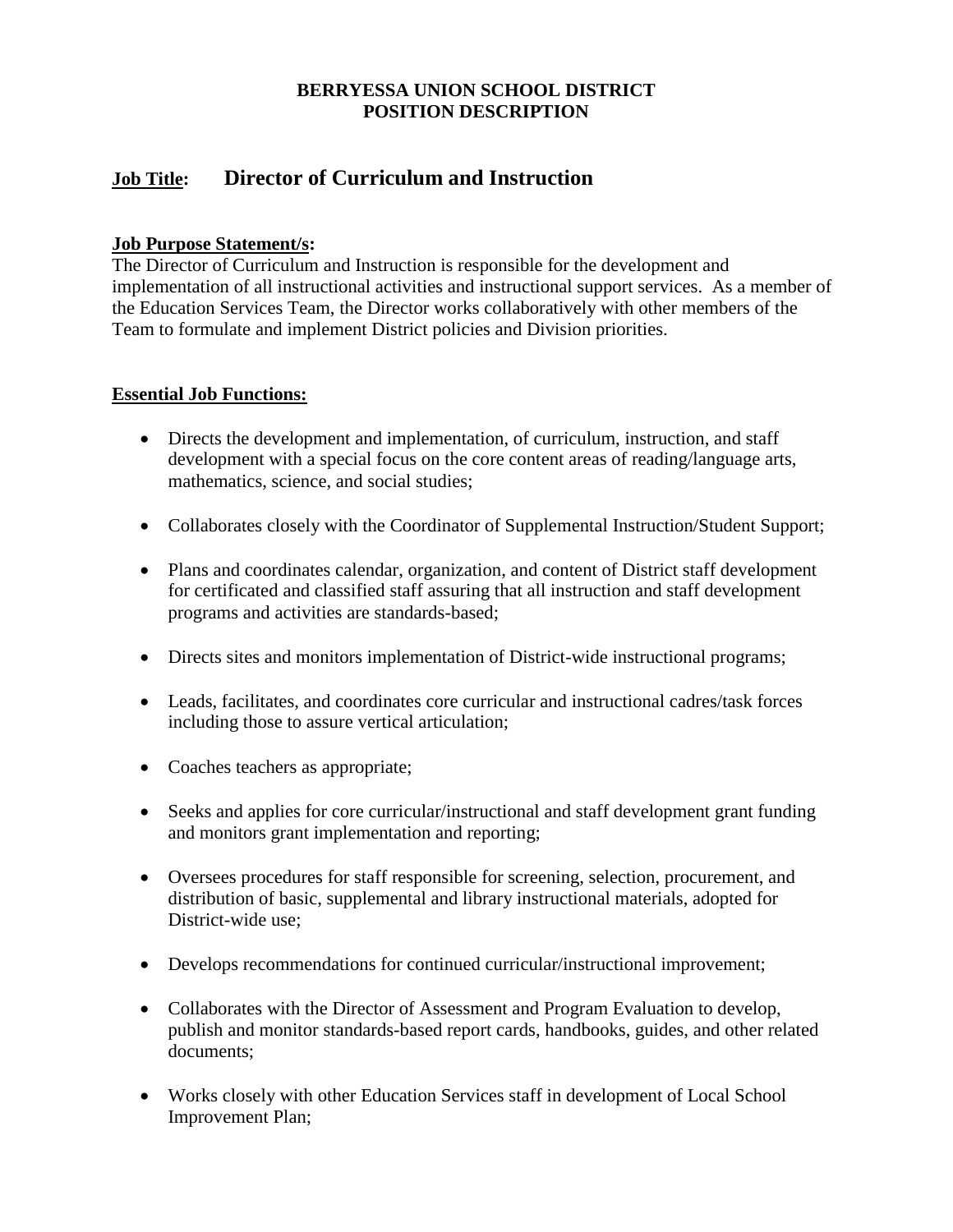### **Position Description—Director of Curriculum and Instruction**

- Assists principals in development and alignment of individual school instructional/pupil achievement plans;
- Collaborates with the Director of Assessment and Program Evaluation in designing appropriate tools for evaluating student achievement and evaluating the success of curricular programs;
- Develops and monitors appropriate program and division budgets;
- Directs, monitors, and evaluates designated administrators, teachers, and classified staff;
- Prepares administrative reports as required;
- Drafts and interprets District policies and administrative regulations regarding instructional matters;
- Attends and participates in Education Services meetings and pertinent district, county, and state workshops and meetings;
- Stays current with curricular/instructional research and materials through a variety of activities;
- Performs other duties as assigned

#### **Job Requirements – Qualifications**

#### **Education and Experience Required:**

- Valid California Administrative Services Credential
- Masters degree in education or related field
- Five years of successful teaching or related experience
- School site or District level administration experience

#### **Skills, Knowledge and/or Abilities Required:**

- Strong leadership and organizational ability
- Knowledge of standards, curriculum, and best instructional practices
- Instruction, curriculum and assessment programs training
- Background and experience in the development and evaluation of instructional programs and materials
- Ability to relate effectively to public and personnel
- Skill in decision-making
- Mature judgment, flexibility, diplomacy, and sense of humor
- Strong skills in clear oral, written, and graphical communication
- Capacity to function effectively in high-pressure situations
- Physical and emotional stamina